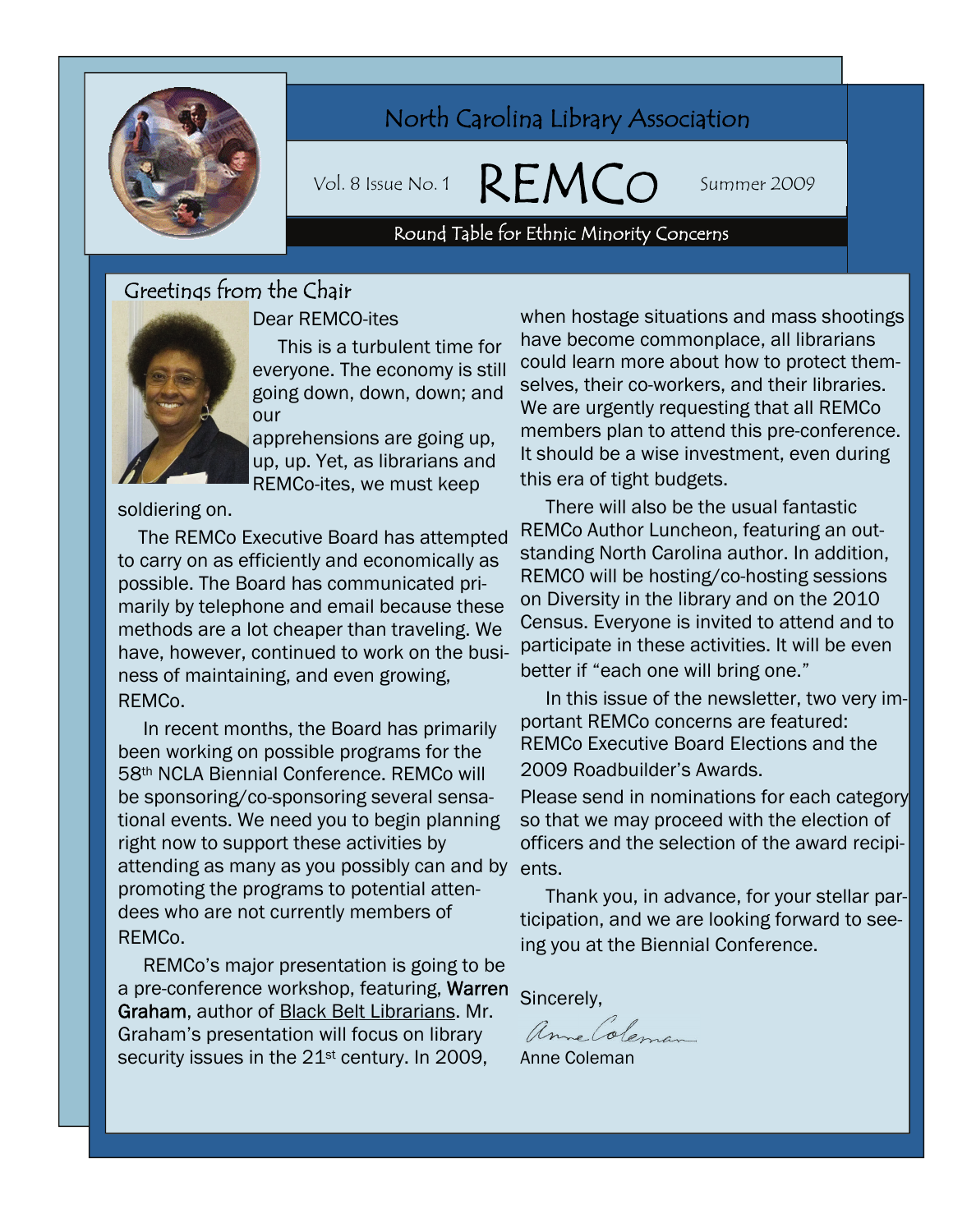## **2009-2011 REMCo EXECUTIVE BOARD ELECTIONS**

**\*\*\*\*\*\*\*\*\*\*\*\*\*\*\*\*\*\*\*\*\*\*\*\*\*\*\*\*\*\*\*\*\*\*\*** 

## **\*NOMINATION FORM\***

Dear REMCo Members:

The Elections Committee is seeking candidates to fill the following positions on the REMCo Executive Board:

Vice Chairperson/Chairperson-Elect, Secretary/Treasurer and two Directors. Please submit names of person (s) you would like to nominate (self nominations are welcomed), and be sure to indicate position for which they are being nominated on the form listed below:

#### \*Nominee's Name:

| POSITION: |  |  |  |
|-----------|--|--|--|
|           |  |  |  |

 $\overline{\phantom{a}}$  , where the contract of the contract of the contract of the contract of the contract of the contract of the contract of the contract of the contract of the contract of the contract of the contract of the contr

Title:

| Address: |  |
|----------|--|
|          |  |

Telephone:\_\_\_\_\_\_\_\_\_\_\_\_\_\_\_\_\_\_\_\_\_\_\_\_\_\_\_\_\_\_\_\_\_\_

Fax  $\#$ :

\*Nominee must be a current member of REMCo!

DEADLINE FOR SUBMISSION OF NOMINATIONS IS AUGUST15, 2009.

Please return to: Anne Coleman, Assistant Dean for Research Services Mary Livermore Library UNC Pembroke P.O. Box 1510|Pembroke, NC 28372-1510 910.521.6837 Fax: 910.521.6547 Email: anne.coleman@uncp.edu

\*Use this nomination form as many times as you choose to nominate.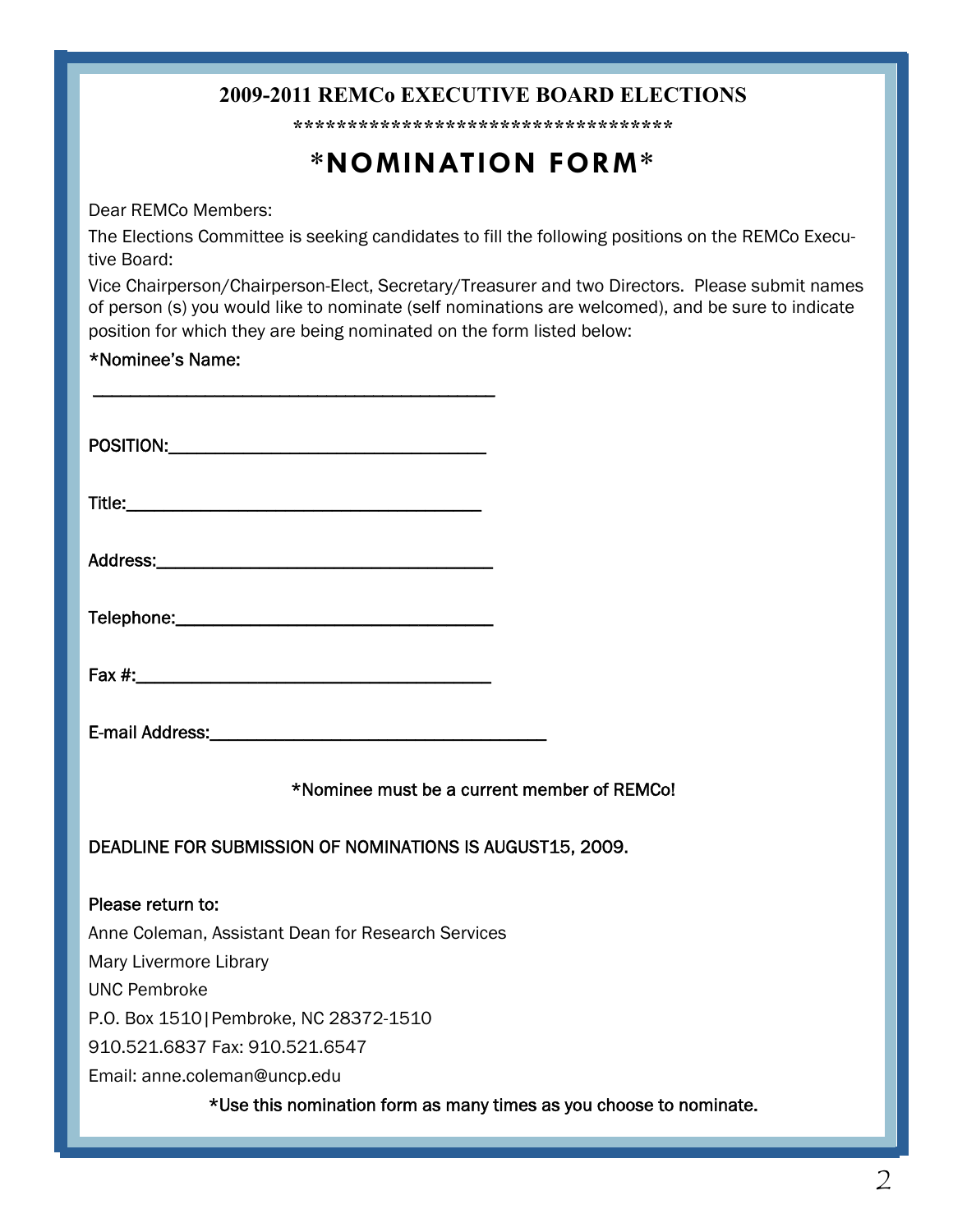## **North Carolina Library Association Roadbuilder's Award (REMCo)**

The Roadbuilder's Award recognizes ethnic minority librarians in library education, academic, public, school and special libraries, who have served as pioneers in librarianship and also as positive role models. This award recognizes ethnic minority librarians who exemplify courage, integrity, perseverance, and have contributed to the field of librarianship for their specific category. The categories include library education, academic, public, school and special librarianship.

The Roadbuilder's Award was established in 1989 by the Round Table of Ethnic Minority Concerns (REMCo). The recipient receives a plaque at the North Carolina Library Association Biennial Conference. The recipient assumes all costs of attending the conference and the ceremony at which the presentation is made. If there are no appropriate candidates, NCLA-REMCo may elect not to present the Award in a given year.

#### Deadline:

All nomination materials must be "received" in the NCLA Office by 5:00 pm, August 15, 2009. See REMCo-NCLA web page for a list of past recipients of this award. Please send (1) copy of the completed application materials to:

 REMCo Roadbuilder's Award Selection Committee c/o North Carolina Library Association 1811 Capital Blvd. Raleigh, NC 27604

**2007 Roadbuilder Award Recipients Public Librarianship Vanessa Worth Ramseur**, Senior Library Manager Public Library of Charlotte & Mecklenburg County **Library Education** 

 **Dr. Irene Owens**, Dean NCCU School of Library and Information Sciences

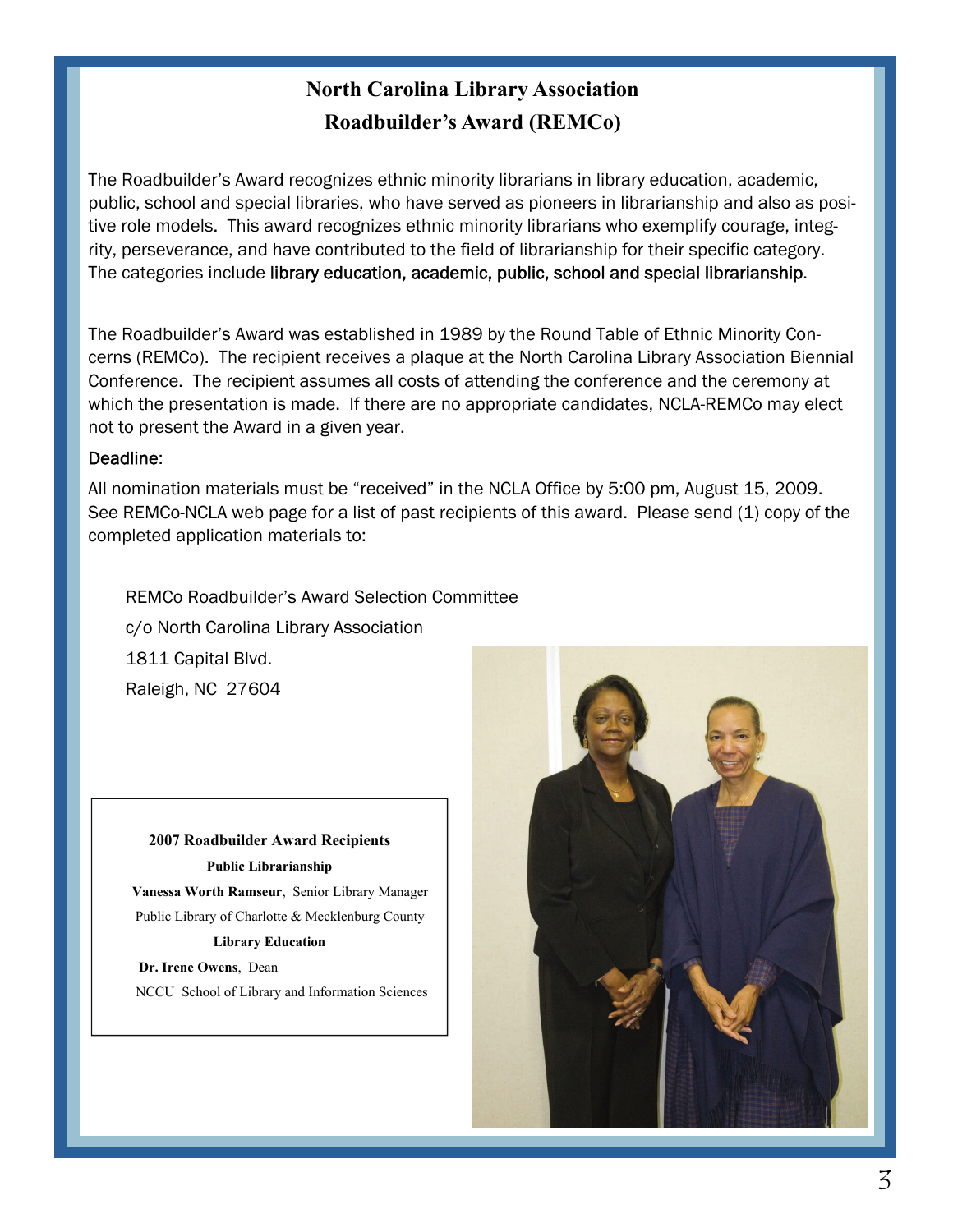| NORTH CAROLINA LIBRARY ASSOCIATION (NCLA)<br><b>ROADBUILDER'S AWARD (REMCO)</b><br><b>NOMINATION FORM</b><br>I desire to nominate the following person for the 2009 Roadbuilder's Award: |                                       |        |  |  |  |
|------------------------------------------------------------------------------------------------------------------------------------------------------------------------------------------|---------------------------------------|--------|--|--|--|
| Last<br>Nominee's Preferred Mailing Address:                                                                                                                                             | <b>First</b>                          | Middle |  |  |  |
| ,我们也不能在这里的时候,我们也不能在这里的时候,我们也不能会在这里的时候,我们也不能会在这里的时候,我们也不能会在这里的时候,我们也不能会在这里的时候,我们也                                                                                                         |                                       |        |  |  |  |
| Nominee is currently employed? Yes__________ No___________<br>Nominee is retired?                                                                                                        | Yes________________ No_______________ |        |  |  |  |
|                                                                                                                                                                                          |                                       |        |  |  |  |
|                                                                                                                                                                                          |                                       |        |  |  |  |
| NOMINATED BY:<br>Last                                                                                                                                                                    | First                                 | Middle |  |  |  |
| Your Address:                                                                                                                                                                            |                                       |        |  |  |  |
|                                                                                                                                                                                          |                                       |        |  |  |  |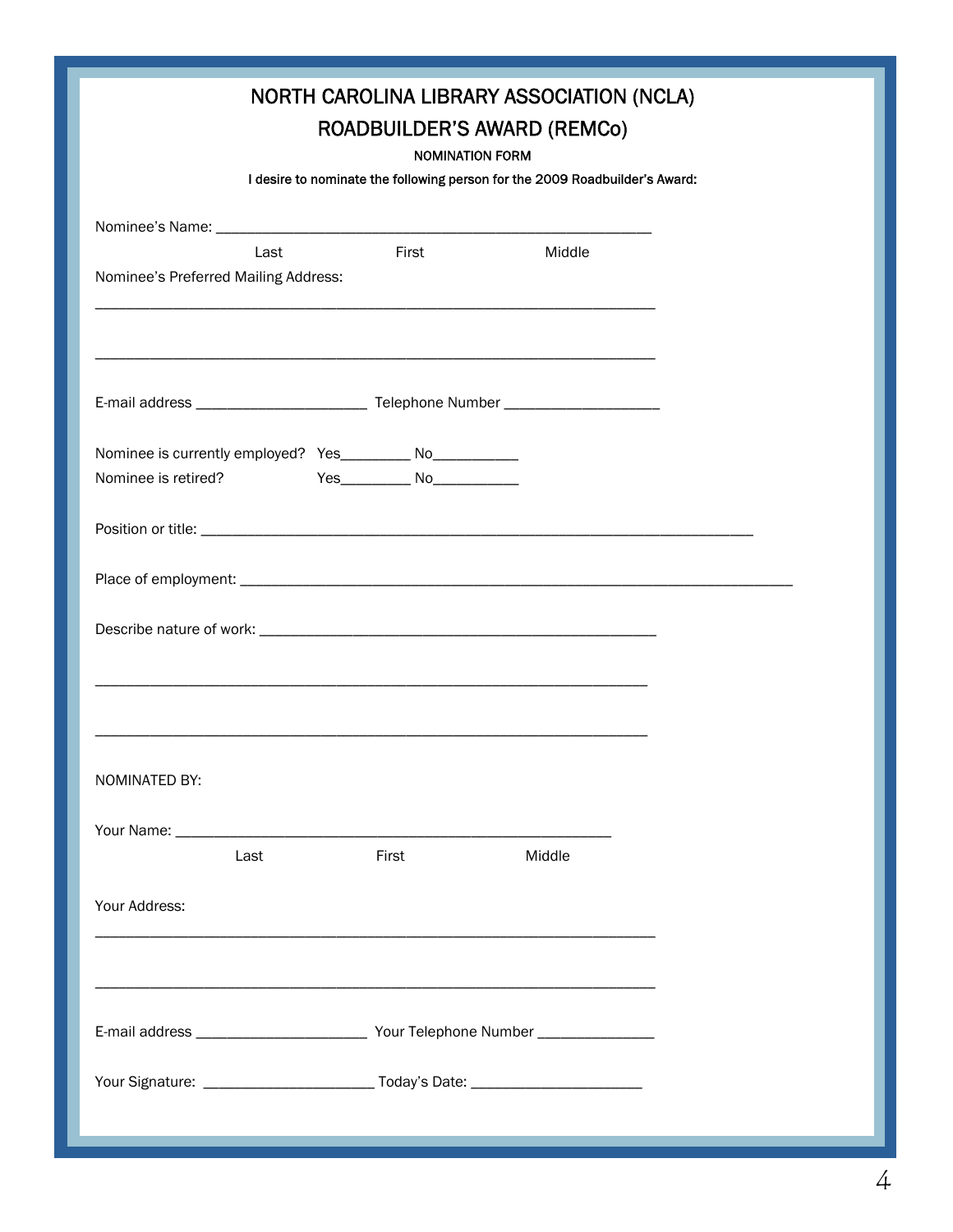Please state here why you think this person should be considered for the award. Please give examples of this nominee's service in the community and in the State of North Carolina. You may attach additional material if you wish.

#### Accomplishments in Library Work

Describe the nature and quality of the nominee's library work, noting special achievements, innovation, initiative and demonstration of leadership.

#### Contributions and Impact of Work

Describe the effect of the nominee's library work on her/his institution and the extent of its influence beyond.

#### **Service**

List any outstanding contributions this person has made through involvement on committees and/or representation in civic or professional organizations.

#### Visibility and Recognition of Work

Describe the extent to which colleagues, administration and library users recognize the nominee's achievements.

#### Major Current Undertakings (Past Undertakings may be included here)

Describe work and other activities in which the nominee is currently engaged which indicate career growth and demonstrate significant potential.

Please return 1 copy of this completed nomination form and all accompanying documentation to:

> REMCo Roadbuilder's Award Selection Committee c/o North Carolina Library Association 1811 Capital Blvd. Raleigh, NC 27604

#### Nominations must be received in the NCLA Office by 5:00 pm August 15, 2009.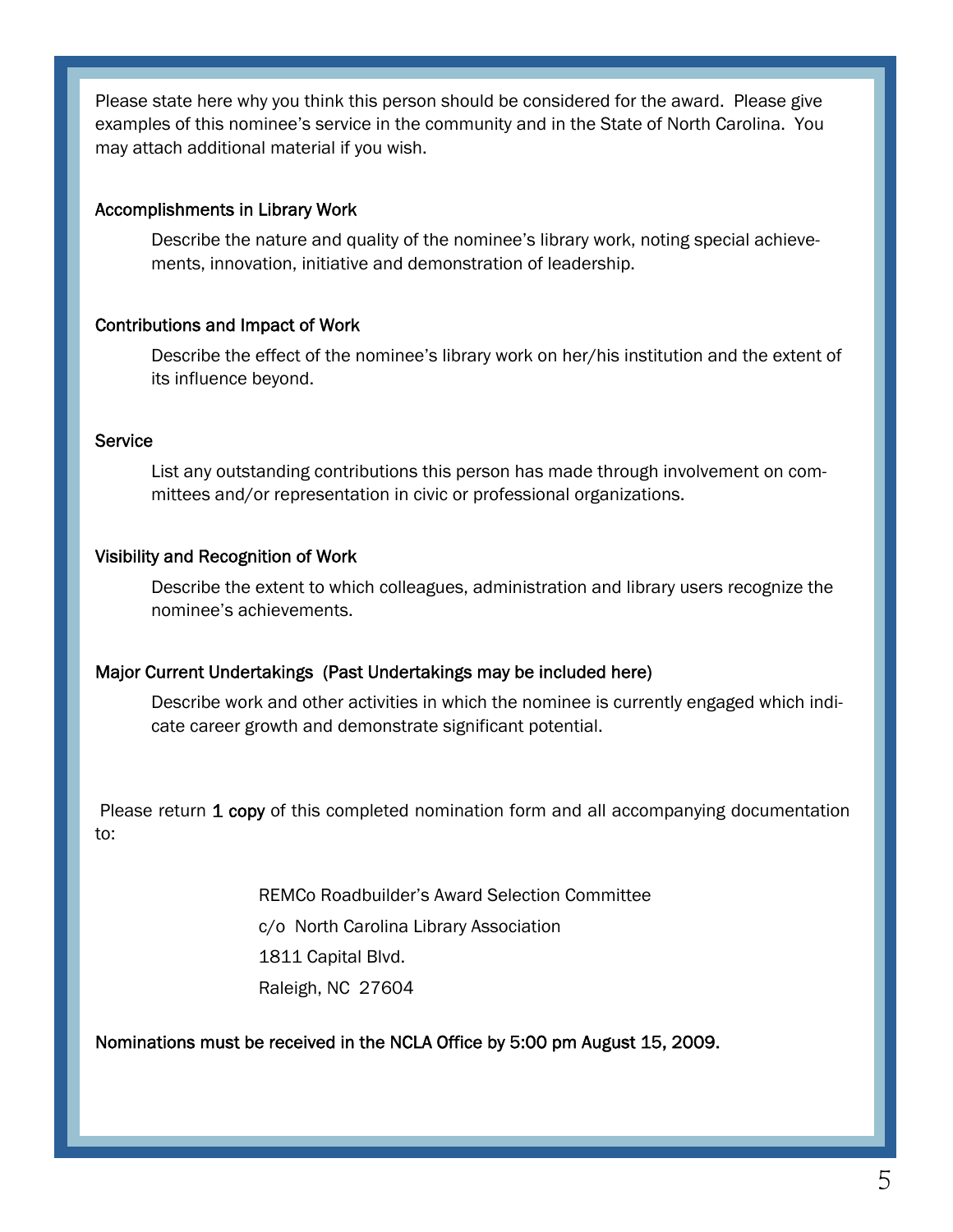## Roadbuilder Award Recipients (NCLA-REMCo)

#### Award Recipients include the following:

 57th NCLA Biennial, Oct. 16-19, 2007 Hickory, NC *Vanessa Work Ramseur-, Public Librarianship Dr. Irene Owens-, Library Education* 

56th NCLA Biennial , Sept. 20-23, 2005 Winston -Salem, NC *Gerald Vernon Holmes-, Academic Librarianship Robin Imperial, Public Librarianship* 

55TH NCLA Biennial, Sept. 22-26, 2003 Winston-Salem, NC *\*Louise M. Rountree, Academic Librarianship James Jarrell, Public Librarianship* 

54TH NCLA Biennial, Oct. 2-5, 2001 Winston-Salem, NC *-Miriam Gwinette Ricks, Library Education* 

53RD NCLA Biennial, Sept. 20-23, 1999 Winston-Salem, NC *Dorothy Huey, Special Librarianship*

52TH NCLA Biennial, Oct. 7-10, 1997 Raleigh, NC *Dr. Benjamin Speller, Library Education Dr. Clarence Toomer, Academic Librarianship Dr. Robert M. Ballard, Special Librarianship Brenda Stephens, Public Librarianship* 

51<sup>ST</sup> NCLA Biennial, Oct. 3-6, 1995 Greensboro, NC *Dr. Pauletta Bracy, Library Education Barbara Best-Nichols, Special Librarianship Wanda Brown, Academic Librarianship Sherwin Rice, Public Librarianship* 

50TH NCLA Biennial, Oct.19-22, 1993 Winston-Salem, NC *Barbara Akinwole, Special Librarianship Sylvia Sprinkle-Hamlin , Public Librarianship* 

49TH NCLA Biennial, Nov.12-15, 1991 High Point, NC

*\* Nell Wright Alford, School Librarianship* 

*Ophelia Irving, Special Librarianship Linda Simmons-Henry, Academic Librarianship* 

48TH NCLA Biennial, Oct. 10-13, 1989 Charlotte, NC *\* Mollie Houston Lee, Public Librarianship Daisy Lee Williams, School Librarianship Evelyn Pope, Library Education* 

**Posthumously** 

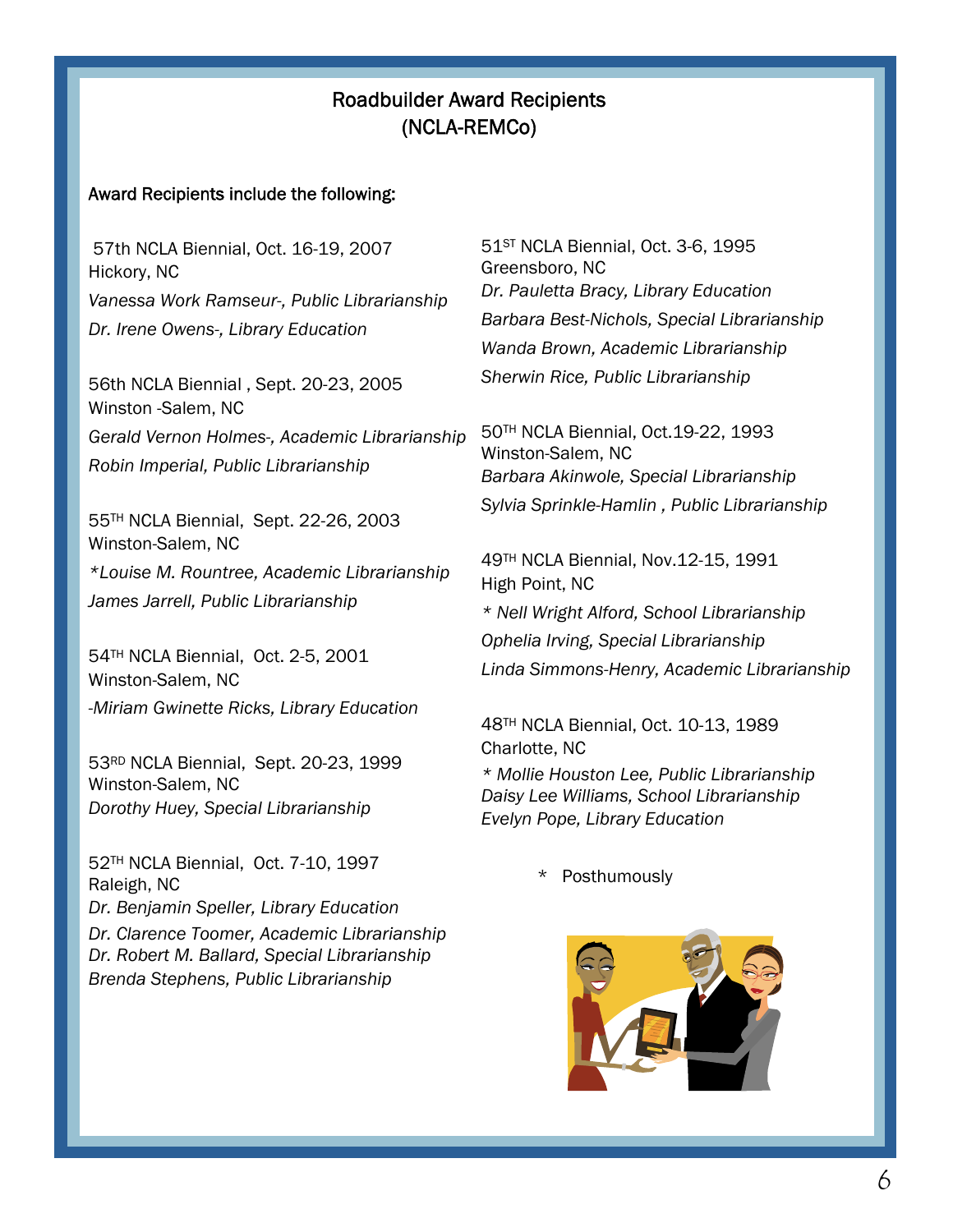## 58th NCLA Biennial Conference Comes to Greenville, North Carolina

Greenville, North Carolina will host the 58th North Carolina Library Association (NCLA) Biennial Conference October 6-9, 2009. The conference is being held at the Greenville Convention Center. The conference theme is "North Carolina Libraries: Serving Knowledge, Serving You." Specific information on the Biennial Conference can be found on the NCLA website at the following address:

http://nclaconference2009.pbworks.com/

With more than 76,000 residents, Greenville is the largest city in Pitt County and the 10<sup>th</sup> largest city in North Carolina. Nestled approximately 80 miles east of Raleigh and 80 miles west of the Atlantic Ocean, G-Vegas, as it is affectionately called by many residents, was listed as one of the Best Places to Live in 2006, 2007, and 2008, and ranked 8th as Money Magazine's Best Small Places for Business and Careers in 2008 (*Source: Greenville -Pitt County Chamber of Commerce*).

Since Greenville serves as the home of East Carolina University, conference attendees can expect to be inundated by pirates and the colors purple and gold. Pirates? Yes, and thanks to the Painted Pirate Project, sixteen life-sized pirate statues decorate businesses throughout the city. Area libraries of interest include J.Y. Joyner Library, Sheppard Memorial Library, and the Learning Resources Center. In addition, Greenville offers superior medical facilities, great restaurants, shopping, sports, and arts and entertainment.

Please join REMCo at the 58th NCLA Biennial Conference, learn why Greenville is considered the heart of eastern North Carolina, and have a fabulous experience at the conference and in Greenville.

## *REMCo Programs at Biennial Conference*

REMCo will be having several programs at the biennial conference 2009. Your participation is sincerely needed at the conference. REMCo, with the College & University Section (CUS), is sponsoring a Preconference entitled *Black Belt Librarians: Every Librarian's Real World Guide to Safer Workplace*.

Warren Graham travels all across country teaching librarians how to be safe in their libraries. He provides realistic security training based on the methods presented in his book.

Nathan Ross Freeman is the REMCo Luncheon speaker. Mr. Freeman is the writer, director, producer of the Independent Feature Film, *Mr. Bones*, the official selection of the 2007-2008 San Francisco Black Film, National Black Theatre, Winston Salem, NC. Mr. Freeman's topic at the luncheon will be *Characterization: Exploring Layers of Self*.

REMCo will also be presenting a program entitled *Diversity: Being Able to Serve by Knowing the Difference*. The presenters for this session will be Robert Canida, Director of the UNCP Office of Multicultural & Minority Affairs and Vivette Jeffries, Director, Health Circle; Occaneechi Band of the Saponi Nation.

Finally, REMCo is co-sponsoring a program with the Government Resources Section entitled *2010 Census.*



Warren Graham



Nathan Ross Freeman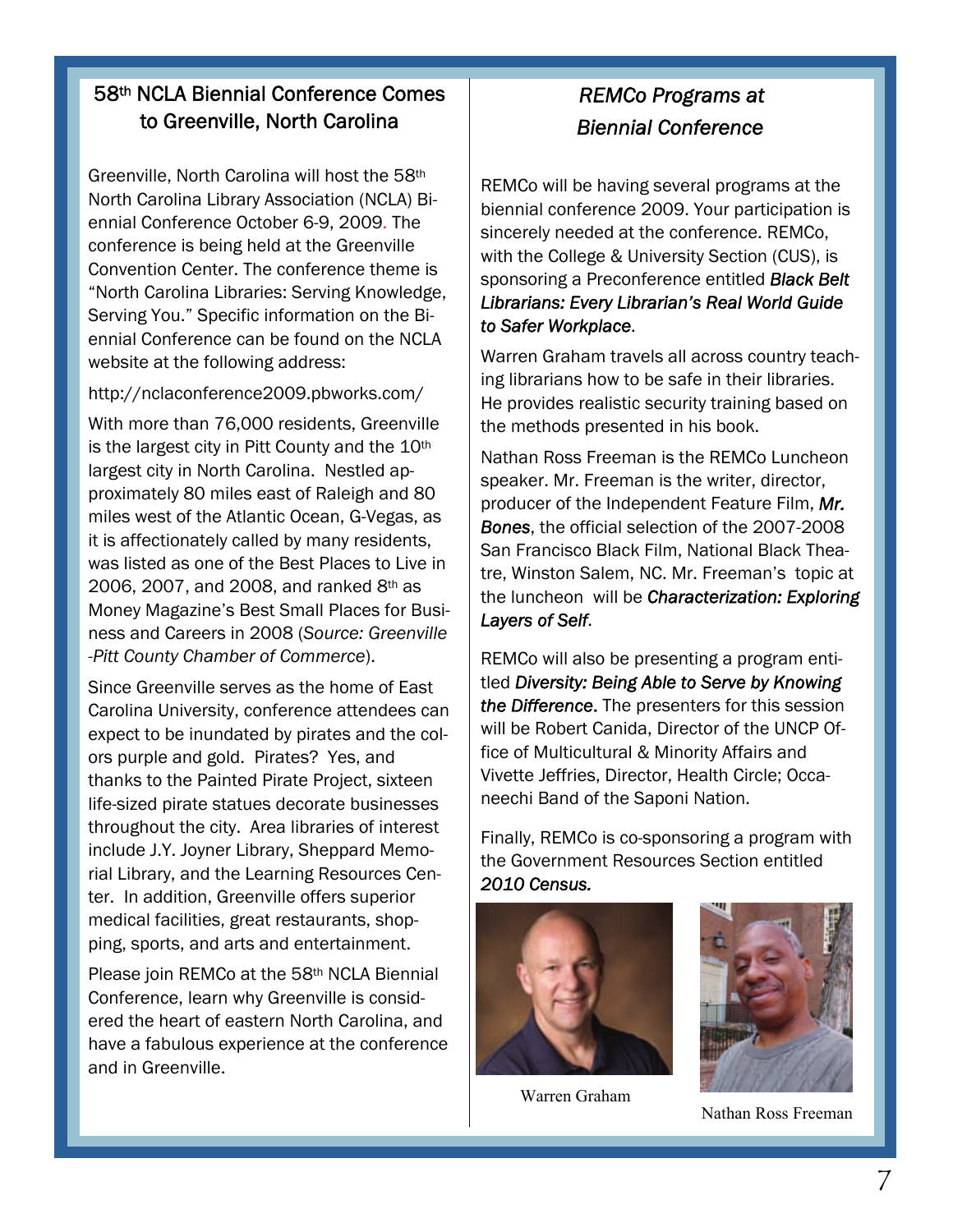

Dr. E. J. Josey

#### The Passing of a Giant in Library Science

Dr. E.J. Josey, professor emeritus, University of Pittsburgh, and past American Library Association (ALA) president (1984-85) passed away July 3 in Washington, N.C.

In 1964 Dr. Josey authored an ALA resolution forbidding ALA officers and staff from participating in state associations that denied membership to black librarians. This action led to the integration of the library association of several Southern states, and he became the first black librarian to be accepted as a member of the Georgia Library Association.

Dr. E. J. Josey was professor emeritus, Department of Library and Information Science, School of Library and Information Sciences, University of Pittsburgh, and was first elected to the ALA Council, the policy making body of the Association in 1970, serving until the summer of 2000, a period of 29 years, and was a member of ALA for more than 48 years. Dr. Josey also was the founder of the Black Caucus of the American Library Association, chaired the ALA International Relations Committee, wrote 12 books and produced more than 400 articles that focused on library diversity and equality of access issues.

A foundation has been set up to honor Dr. Josey's life and work. Contributions can be sent to: The E.J. Josey Foundation for Justice and Peace, 526 West Second Street, Washington, North Carolina 27889.

## *40th Anniversary of the Coretta Scott King Book Awards*

On Tuesday, July 14, 2009, over 750 librarians gathered in Chicago to celebrate the 40th Anniversary of the Coretta Scott King Book Awards, as well as to honor this year's award recipients. *Author and Illustrator Awards* are given to African American authors and illustrators for outstanding inspirational and educational contributions, while the *John Steptoe Awards for New Talent* affirm new talent and offer visibility to excellence in writing or illustration at the beginning of a career as a published book creator. These awards honor Mrs. Coretta Scott King for her courage and determination to continue Dr. Martin Luther King's work for peace and world brotherhood. They are presented annually by the Coretta Scott King Book Awards Committee of the American Library Association's Ethnic Multicultural Information Exchange Round Table (EMIERT).

Lillie Patterson received the first author award in 1970 for *Martin Luther King, Jr.: Man of Peace;* and George Ford, illustrator of *Ray Charles*, received the first illustrator award in 1974. 2009 awards went to Kadir Nelson, author of *We Are the Ship: The Story of Negro League Baseball*, and Floyd Cooper, illustrator of *The Blacker the Berry*.

## Survey on the Recruiting and Retention of Library Students of Color

Remember the Survey on the Recruiting and Retention of Library Students of Color that was done in 2005? Well we are giving the survey again to see if any of the survey answers have changed.

The purpose of the survey was to identify concerns and suggest strategies to improve the recruitment and retention of students of color (e.g. African American, American Indian, Asian-American, Hispanic, Middle Eastern and Pacific Islander) in the library schools located in North Carolina.

We will compare answers and publish our findings.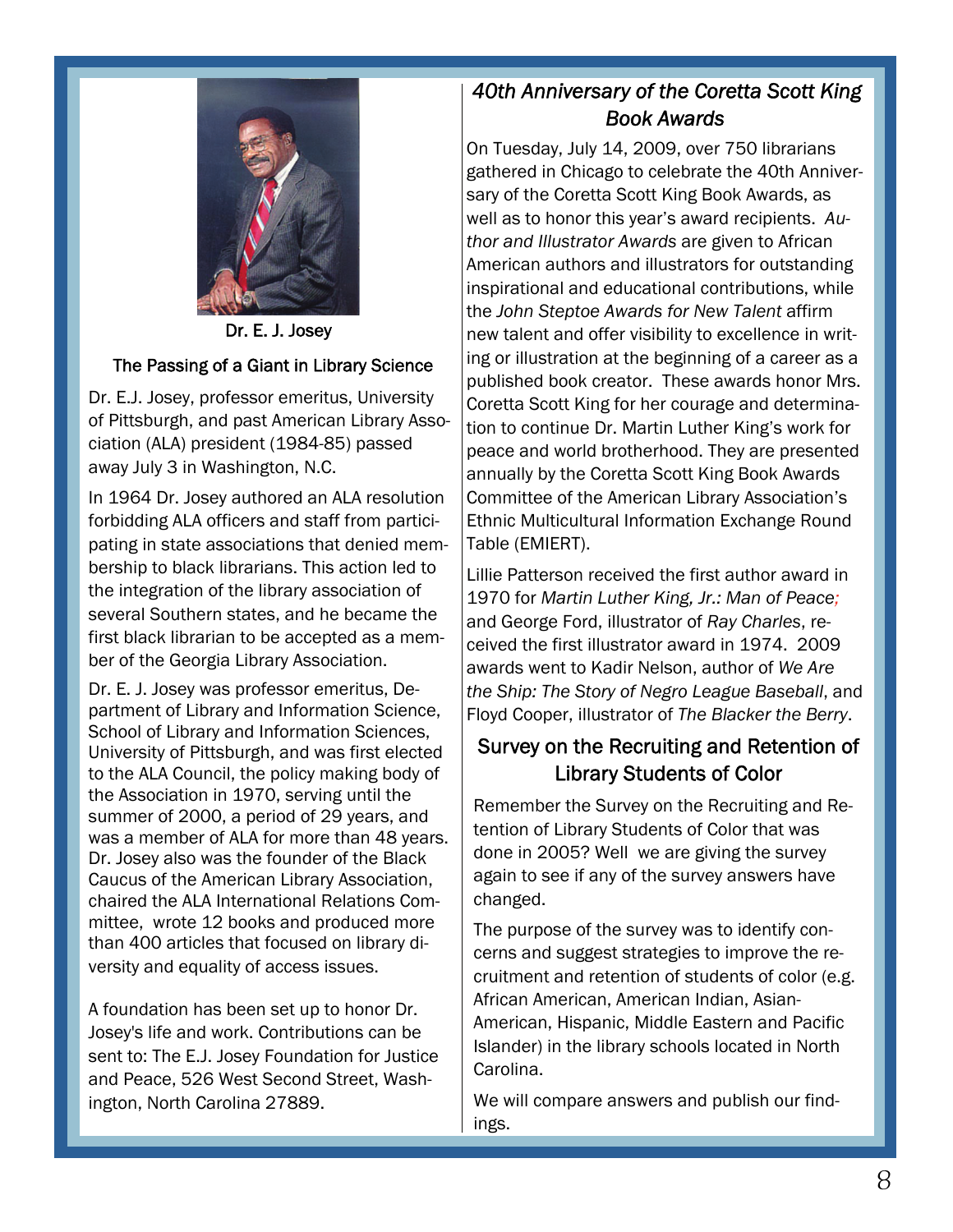

**The Round Table for Ethnic Minority Concerns**

and

**The College and University Section** 

present

**Warren Graham** 

Author of

**Black Belt Librarians** 

on

**Tuesday, October 6, 2009** 

## You are invited to participate in a **Pre-Conference Workshop Black Belt Librarians** featuring **Warren Graham**

**Cost:** \$35.00 — Continental Breakfast and Lunch Included

There was a time when talking too loud or returning a book late were the worst library offenses. Times have changed, with recent shootings, stabbings, kidnappings, rapes, and even a car purposely driven through a library wall with lethal intent. Since security isn't covered in MLS programs, librarians must seek professional help, and the expert they turn to most often is Warren Graham.

Graham has spent 25 years in security, including 17 at the Public Library of Charlotte and Mecklenburg County, NC, before retiring in 2006 to establish Warren Graham Training and Consulting. He regularly travels across the country to all varieties of libraries providing security training; his book *Black Belt Librarians* (Pure Heart Pr.) details his methods. Graham told *LJ* that he gets "a great sense of fulfillment helping libraries



**Warren Graham** 

Some of the issues Mr. Graham will address during the pre-conference are

- \* Essential elements of a truly effective security program;
- \* How to inform patrons of rules in a way that will most ensure compliance; and
- \* How to recognize levels of emotions that a patron may be in and strategies on how to best to respond;

This is truly going to be an invaluable learning experience that you will not want to miss. **REMCo** and **CUS** urge you to place this workshop at the top of your priority list for the Biennial Conference and strongly recommend that you register early.